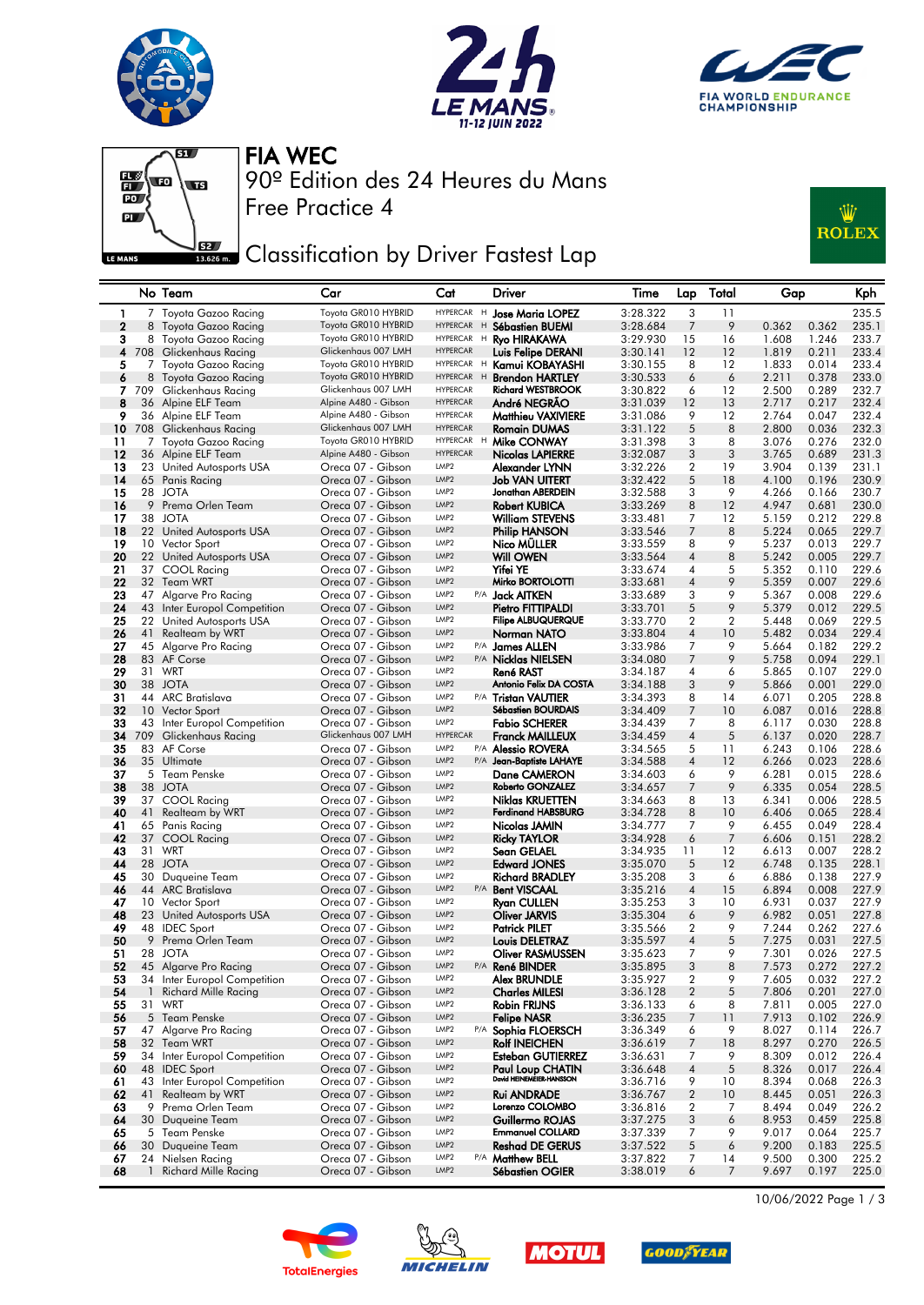







Free Practice 4 90º Edition des 24 Heures du Mans FIA WEC

## Classification by Driver Fastest Lap



|            |              | No Team                                           | Car                                             | Cat                                  | Driver                                     | Time                 | Lap                 | Total          | Gap              |                | Kph            |
|------------|--------------|---------------------------------------------------|-------------------------------------------------|--------------------------------------|--------------------------------------------|----------------------|---------------------|----------------|------------------|----------------|----------------|
| 69         |              | 3 DKR Engineering                                 | Oreca 07 - Gibson                               | LMP <sub>2</sub>                     | P/A Laurents HORR                          | 3:38.232             | 2                   | 5              | 9.910            | 0.213          | 224.8          |
| 70         |              | 35 Ultimate                                       | Oreca 07 - Gibson                               | LMP <sub>2</sub>                     | P/A <b>Matthieu LAHAYE</b>                 | 3:38.234             | 7                   | 9              | 9.912            | 0.002          | 224.8          |
| 71         |              | 48 IDEC Sport                                     | Oreca 07 - Gibson                               | LMP <sub>2</sub>                     | <b>Paul LAFARGUE</b>                       | 3:38.683             | 4                   | 5              | 10.361           | 0.449          | 224.3          |
| 72         |              | 65 Panis Racing                                   | Oreca 07 - Gibson                               | LMP <sub>2</sub>                     | Julien CANAL                               | 3:38.756             | $\overline{2}$      | 5              | 10.434           | 0.073          | 224.2          |
| 73         | $\mathbf{1}$ | Richard Mille Racing                              | Oreca 07 - Gibson                               | LMP <sub>2</sub><br>LMP <sub>2</sub> | Lilou WADOUX<br>P/A Alexandre COUGNAUD     | 3:38.925             | 3                   | 14             | 10.603           | 0.169          | 224.1          |
| 74<br>75   |              | 3 DKR Engineering<br>34 Inter Europol Competition | Oreca 07 - Gibson<br>Oreca 07 - Gibson          | LMP <sub>2</sub>                     | <b>Jakub SMIECHOWSKI</b>                   | 3:39.962<br>3:40.327 | 7<br>4              | 8<br>5         | 11.640<br>12.005 | 1.037<br>0.365 | 223.0<br>222.6 |
| 76         |              | 83 AF Corse                                       | Oreca 07 - Gibson                               | LMP <sub>2</sub>                     | P/A Francois PERRODO                       | 3:40.516             | 6                   | 9              | 12.194           | 0.189          | 222.4          |
| 77         |              | 39 Graff Racing                                   | Oreca 07 - Gibson                               | LMP <sub>2</sub>                     | P/A David DROUX                            | 3:40.740             | 5                   | 8              | 12.418           | 0.224          | 222.2          |
| 78         |              | 3 DKR Engineering                                 | Oreca 07 - Gibson                               | LMP <sub>2</sub>                     | P/A Jean GLORIEUX                          | 3:40.780             | 8                   | 9              | 12.458           | 0.040          | 222.2          |
| 79         |              | 35 Ultimate                                       | Oreca 07 - Gibson                               | LMP <sub>2</sub>                     | P/A François HERIAU                        | 3:41.049             | 7                   | 9              | 12.727           | 0.269          | 221.9          |
| 80         |              | 47 Algarve Pro Racing                             | Oreca 07 - Gibson                               | LMP <sub>2</sub>                     | P/A John FALB                              | 3:42.767             | 5                   | 13             | 14.445           | 1.718          | 220.2          |
| 81         |              | 45 Algarve Pro Racing                             | Oreca 07 - Gibson                               | LMP <sub>2</sub>                     | P/A Steven THOMAS                          | 3:45.141             | $\overline{2}$      | 11             | 16.819           | 2.374          | 217.9          |
| 82         |              | 24 Nielsen Racing                                 | Oreca 07 - Gibson                               | LMP <sub>2</sub>                     | P/A Rodrigo SALES                          | 3:48.758             | 3                   | 5              | 20.436           | 3.617          | 214.4          |
| 83         |              | 27 CD Sport                                       | Ligier JSP217 - Gibson                          | LMP <sub>2</sub>                     | P/A Michael JENSEN                         | 3:51.009             | 3                   | 5              | 22.687           | 2.251          | 212.3          |
| 84         |              | 63 Corvette Racing                                | Chevrolet Corvette C8.R                         | LMGTE Pro                            | <b>Nicky CATSBURG</b>                      | 3:52.710             | 6                   | 20             | 24.388           | 1.701          | 210.8          |
| 85         |              | 64 Corvette Racing                                | Chevrolet Corvette C8.R<br>Porsche 911 RSR - 19 | LMGTE Pro<br><b>LMGTE Pro</b>        | <b>Tommy MILNER</b>                        | 3:52.731             | 10                  | 18             | 24.409           | 0.021          | 210.8          |
| 86<br>87   | 91           | Porsche GT Team<br>92 Porsche GT Team             | Porsche 911 RSR - 19                            | LMGTE Pro                            | Gianmaria BRUNI<br><b>Laurens VANTHOOR</b> | 3:53.123<br>3:53.277 | 10<br>10            | 16<br>20       | 24.801<br>24.955 | 0.392<br>0.154 | 210.4<br>210.3 |
| 88         |              | 63 Corvette Racing                                | Chevrolet Corvette C8.R                         | <b>LMGTE Pro</b>                     | Jordan TAYLOR                              | 3:53.634             | $\overline{2}$      | $\overline{4}$ | 25.312           | 0.357          | 210.0          |
| 89         |              | 52 AF Corse                                       | Ferrari 488 GTE Evo                             | LMGTE Pro                            | Miguel MOLINA                              | 3:53.682             | 4                   | 5              | 25.360           | 0.048          | 209.9          |
| 90         |              | 27 CD Sport                                       | Ligier JSP217 - Gibson                          | LMP <sub>2</sub>                     | P/A Christophe CRESP                       | 3:53.697             | 3                   | 3              | 25.375           | 0.015          | 209.9          |
| 91         |              | 91 Porsche GT Team                                | Porsche 911 RSR - 19                            | <b>LMGTE Pro</b>                     | Frédéric MAKOWIECKI                        | 3:53.716             | 6                   | 8              | 25.394           | 0.019          | 209.9          |
| 92         |              | 51 AF Corse                                       | Ferrari 488 GTE Evo                             | <b>LMGTE Pro</b>                     | <b>James CALADO</b>                        | 3:53.888             | 3                   | 5              | 25.566           | 0.172          | 209.7          |
| 93         |              | 52 AF Corse                                       | Ferrari 488 GTE Evo                             | LMGTE Pro                            | Davide RIGON                               | 3:54.177             | 4                   | 6              | 25.855           | 0.289          | 209.5          |
| 94         |              | 52 AF Corse                                       | Ferrari 488 GTE Evo                             | <b>LMGTE Pro</b>                     | Antonio FUOCO                              | 3:54.203             | $\overline{4}$      | 5              | 25.881           | 0.026          | 209.4          |
| 95         |              | 92 Porsche GT Team                                | Porsche 911 RSR - 19                            | <b>LMGTE Pro</b>                     | Michael CHRISTENSEN                        | 3:54.272             | 5                   | 6              | 25.950           | 0.069          | 209.4          |
| 96         |              | 51 AF Corse                                       | Ferrari 488 GTE Evo                             | <b>LMGTE Pro</b>                     | <b>Daniel SERRA</b>                        | 3:54.337             | $\overline{4}$      | 7              | 26.015           | 0.065          | 209.3          |
| 97         |              | 77 Dempsey - Proton Racing                        | Porsche 911 RSR - 19<br>Porsche 911 RSR - 19    | LMGTE Am                             | <b>Harry TINCKNELL</b>                     | 3:55.067             | 3                   | 4              | 26.745           | 0.730          | 208.7          |
| 98<br>99   |              | 88 Dempsey - Proton Racing<br>61 AF Corse         | Ferrari 488 GTE Evo                             | LMGTE Am<br>LMGTE Am                 | Jan HEYLEN                                 | 3:55.265<br>3:55.323 | 9<br>12             | 12<br>13       | 26.943           | 0.198<br>0.058 | 208.5<br>208.5 |
| 100        |              | 54 AF Corse                                       | Ferrari 488 GTE Evo                             | LMGTE Am                             | Louis PRETTE<br><b>Nick CASSIDY</b>        | 3:55.345             | 3                   | 7              | 27.001<br>27.023 | 0.022          | 208.4          |
| 101        |              | 57 Kessel Racing                                  | Ferrari 488 GTE Evo                             | LMGTE Am                             | Mikkel JENSEN                              | 3:55.446             | 8                   | 12             | 27.124           | 0.101          | 208.3          |
| 102        |              | 99 Hardpoint Motorsport                           | Porsche 911 RSR - 19                            | <b>LMGTE Am</b>                      | <b>Alessio PICARIELLO</b>                  | 3:55.510             | $\overline{4}$      | 9              | 27.188           | 0.064          | 208.3          |
| 103        |              | 86 GR Racing                                      | Porsche 911 RSR - 19                            | LMGTE Am                             | Benjamin BARKER                            | 3:55.626             | 2                   | 4              | 27.304           | 0.116          | 208.2          |
| 104        |              | 60 Iron Lynx                                      | Ferrari 488 GTE Evo                             | LMGTE Am                             | Alessandro BALZAN                          | 3:55.728             | 3                   | 10             | 27.406           | 0.102          | 208.1          |
| 105        |              | 86 GR Racing                                      | Porsche 911 RSR - 19                            | LMGTE Am                             | Riccardo PERA                              | 3:55.757             | 2                   | 4              | 27.435           | 0.029          | 208.1          |
| 106        | 91           | Porsche GT Team                                   | Porsche 911 RSR - 19                            | <b>LMGTE Pro</b>                     | <b>Richard LIETZ</b>                       | 3:55.805             | 3                   | 3              | 27.483           | 0.048          | 208.0          |
| 107        |              | 77 Dempsey - Proton Racing                        | Porsche 911 RSR - 19                            | LMGTE Am                             | Sebastian PRIAULX                          | 3:55.821             | 6                   | 9              | 27.499           | 0.016          | 208.0          |
| 108        |              | 57 Kessel Racing                                  | Ferrari 488 GTE Evo                             | LMGTE Am                             | <b>Frederik SCHANDORFF</b>                 | 3:55.891             | 3                   | 14             | 27.569           | 0.070          | 208.0          |
| 109<br>110 |              | 80 Iron Lynx                                      | Ferrari 488 GTE Evo<br>Porsche 911 RSR - 19     | LMGTE Am<br><b>LMGTE Am</b>          | Giancarlo FISICHELLA                       | 3:55.899             | 9<br>$\overline{7}$ | 13<br>8        | 27.577           | 0.008          | 207.9          |
| 111        |              | 99 Hardpoint Motorsport<br>79 WeatherTech Racing  | Porsche 911 RSR - 19                            | LMGTE Am                             | Martin RUMP<br>Thomas MERRILL              | 3:55.992<br>3:56.039 | 14                  | 25             | 27.670<br>27.717 | 0.093<br>0.047 | 207.9<br>207.8 |
| 112        |              | 56 Team Project 1                                 | Porsche 911 RSR - 19                            | LMGTE Am                             | <b>Oliver MILLROY</b>                      | 3:56.182             | $\overline{4}$      | 5              | 27.860           | 0.143          | 207.7          |
| 113        |              | 93 Proton Competition                             | Porsche 911 RSR - 19                            | LMGTE Am                             | Matt CAMPBELL                              | 3:56.219             | 4                   | 7              | 27.897           | 0.037          | 207.7          |
| 114        |              | 59 Inception Racing                               | Ferrari 488 GTE Evo                             | <b>LMGTE Am</b>                      | Marvin KLEIN                               | 3:56.237             | 14                  | 17             | 27.915           | 0.018          | 207.6          |
| 115        |              | 85 Iron Dames                                     | Ferrari 488 GTE Evo                             | LMGTE Am                             | Michelle GATTING                           | 3:56.303             | 8                   | 9              | 27.981           | 0.066          | 207.6          |
| 116        |              | 59 Inception Racing                               | Ferrari 488 GTE Evo                             | LMGTE Am                             | Côme LEDOGAR                               | 3:56.391             | 5                   | 6              | 28.069           | 0.088          | 207.5          |
| 117        |              | 75 Iron Lynx                                      | Ferrari 488 GTE Evo                             | LMGTE Am                             | Nicolas VARRONE                            | 3:56.393             | 11                  | 11             | 28.071           | 0.002          | 207.5          |
| 118        |              | 51 AF Corse                                       | Ferrari 488 GTE Evo                             | <b>LMGTE Pro</b>                     | Alessandro PIER GUIDI                      | 3:56.556             | $\overline{2}$      | 7              | 28.234           | 0.163          | 207.4          |
| 119        |              | 71 Spirit of Race                                 | Ferrari 488 GTE Evo                             | LMGTE Am                             | <b>Gabriel AUBRY</b>                       | 3:56.696             | 6                   | 7              | 28.374           | 0.140          | 207.2          |
| 120        |              | 88 Dempsey - Proton Racing                        | Porsche 911 RSR - 19                            | LMGTE Am                             | Maxwell ROOT                               | 3:56.718             | 10                  | 15             | 28.396           | 0.022          | 207.2          |
| 121        |              | 55 Spirit of Race<br>21 AF Corse                  | Ferrari 488 GTE Evo<br>Ferrari 488 GTE Evo      | LMGTE Am<br>LMGTE Am                 | David PEREL<br><b>Toni VILANDER</b>        | 3:56.855             | 2<br>3              | 10<br>5        | 28.533           | 0.137          | 207.1<br>207.0 |
| 122<br>123 |              | 55 Spirit of Race                                 | Ferrari 488 GTE Evo                             | LMGTE Am                             | Matthew GRIFFIN                            | 3:56.936<br>3:57.066 | 8                   | 9              | 28.614<br>28.744 | 0.081<br>0.130 | 206.9          |
| 124        |              | 71 Spirit of Race                                 | Ferrari 488 GTE Evo                             | LMGTE Am                             | <b>Pierre RAGUES</b>                       | 3:57.113             | 6                   | 7              | 28.791           | 0.047          | 206.9          |
| 125        |              | 66 JMW Motorsport                                 | Ferrari 488 GTE Evo                             | LMGTE Am                             | Renger VAN DER ZANDE                       | 3:57.169             | 4                   | 5              | 28.847           | 0.056          | 206.8          |
| 126        |              | 60 Iron Lynx                                      | Ferrari 488 GTE Evo                             | LMGTE Am                             | Raffaele GIAMMARIA                         | 3:57.412             | 4                   | 7              | 29.090           | 0.243          | 206.6          |
| 127        |              | 93 Proton Competition                             | Porsche 911 RSR - 19                            | LMGTE Am                             | Zacharie ROBICHON                          | 3:57.450             | 3                   | 5              | 29.128           | 0.038          | 206.6          |
| 128        |              | 61 AF Corse                                       | Ferrari 488 GTE Evo                             | LMGTE Am                             | <b>Conrad GRUNEWALD</b>                    | 3:57.755             | 9                   | 10             | 29.433           | 0.305          | 206.3          |
| 129        |              | 54 AF Corse                                       | Ferrari 488 GTE Evo                             | LMGTE Am                             | Francesco CASTELLACCI                      | 3:57.759             | 8                   | 9              | 29.437           | 0.004          | 206.3          |
| 130        |              | 21 AF Corse                                       | Ferrari 488 GTE Evo                             | LMGTE Am                             | Simon MANN                                 | 3:57.970             | 7                   | 14             | 29.648           | 0.211          | 206.1          |
| 131        |              | 80 Iron Lynx                                      | Ferrari 488 GTE Evo<br>Aston Martin VANTAGE AMR | LMGTE Am                             | <b>Richard HEISTAND</b>                    | 3:58.718             | 5                   | 5              | 30.396           | 0.748          | 205.5          |
| 132        |              | 98 Northwest AMR                                  | Ferrari 488 GTE Evo                             | LMGTE Am                             | Paul DALLA LANA                            | 3:58.959             | $\boldsymbol{2}$    | 7              | 30.637           | 0.241          | 205.3          |
| 133<br>134 |              | 85 Iron Dames<br>66 JMW Motorsport                | Ferrari 488 GTE Evo                             | LMGTE Am<br>LMGTE Am                 | <b>Rahel FREY</b><br>Jason HART            | 3:59.138<br>3:59.616 | 3<br>4              | 6<br>6         | 30.816           | 0.179<br>0.478 | 205.1<br>204.7 |
| 135        |              | 85 Iron Dames                                     | Ferrari 488 GTE Evo                             | LMGTE Am                             | Sarah BOVY                                 | 3:59.823             | 2                   | 10             | 31.294<br>31.501 | 0.207          | 204.5          |
| 136        |              | 54 AF Corse                                       | Ferrari 488 GTE Evo                             | LMGTE Am                             | <b>Thomas FLOHR</b>                        | 4:00.123             | $\overline{4}$      | 11             | 31.801           | 0.300          | 204.3          |









10/06/2022 Page 2 / 3